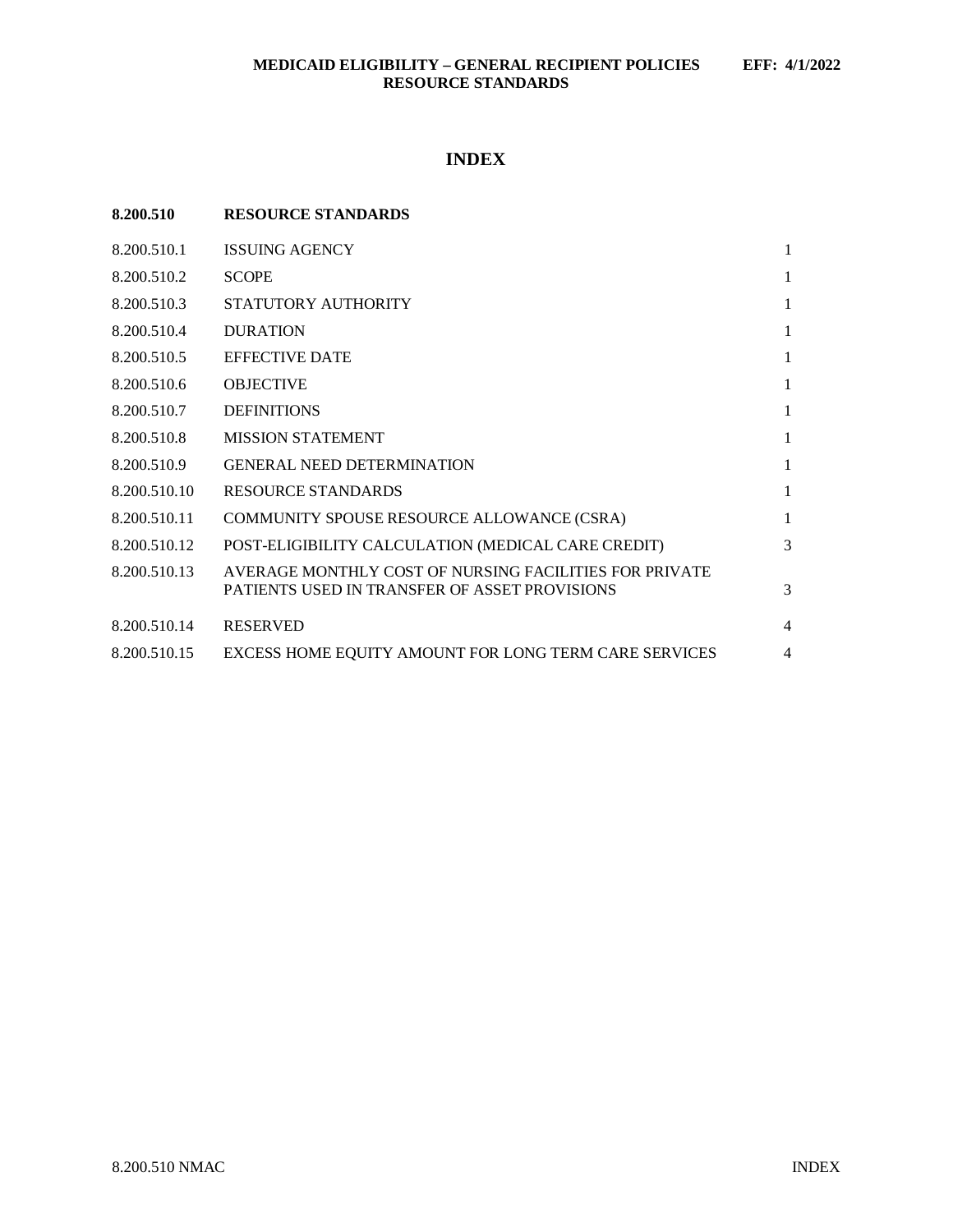## **TITLE 8 SOCIAL SERVICES CHAPTER 200 MEDICAID ELIGIBILITY - GENERAL RECIPIENT POLICIES RESOURCE STANDARDS**

<span id="page-1-0"></span>**8.200.510.1 ISSUING AGENCY:** New Mexico Human Services Department (HSD). [8.200.510.1 NMAC - Rp, 8.200.510.1 NMAC, 7/1/2015]

<span id="page-1-1"></span>**8.200.510.2 SCOPE:** The rule applies to the general public. [8.200.510.2 NMAC - Rp, 8.200.510.2 NMAC, 7/1/2015]

<span id="page-1-2"></span>**8.200.510.3 STATUTORY AUTHORITY:** The New Mexico medicaid program and other health care programs are administered pursuant to regulations promulgated by the federal department of health and human services under Title XIX of the Social Security Act as amended or by state statute. See Section 27-1-12 et seq. NMSA 1978.

[8.200.510.3 NMAC - Rp, 8.200.510.3 NMAC, 7/1/2015]

<span id="page-1-3"></span>**8.200.510.4 DURATION:** Permanent. [8.200.510.4 NMAC - Rp, 8.200.510.4 NMAC, 7/1/2015]

<span id="page-1-4"></span>**8.200.510.5 EFFECTIVE DATE:** July 1, 2015, unless a later date is cited at the end of a section. [8.200.510.5 NMAC - Rp, 8.200.510.5 NMAC, 7/1/2015]

<span id="page-1-5"></span>**8.200.510.6 OBJECTIVE:** The objective of this rule is to provide specific instructions when determining eligibility for the medicaid program and other health care programs. Generally, applicable eligibility rules are detailed in the medical assistance division (MAD) eligibility policy manual, specifically 8.200.400 NMAC, *General Medicaid Eligibility*. Processes for establishing and maintaining MAD eligibility are detailed in the income support division (ISD) general provisions 8.100 NMAC, *General Provisions for Public Assistance Programs*. [8.200.510.6 NMAC - Rp, 8.200.510.6 NMAC, 7/1/2015]

<span id="page-1-6"></span>**8.200.510.7 DEFINITIONS: [RESERVED]**

<span id="page-1-7"></span>**8.200.510.8 MISSION STATEMENT:** To transform lives. Working with our partners, we design and deliver innovative, high quality health and human services that improve the security and promote independence for New Mexicans in their communities.

[8.200.510.8 NMAC - Rp, 8.200.510.8 NMAC, 7/1/2015; A/E, 3/1/2017; A/E, 1/16/2020]

<span id="page-1-8"></span>**8.200.510.9 GENERAL NEED DETERMINATION:** To be eligible for medical assistance division (MAD) benefits, an applicant or recipient must meet specific resource and income standards based on eligibility category. [8.200.510.9 NMAC - Rp, 8.200.510.9 NMAC, 7/1/2015]

<span id="page-1-9"></span>**8.200.510.10 RESOURCE STANDARDS:** For specific information on liquid, non-liquid and countable resources, resource exclusions, deemed resources, resource transfers or trusts see specific medical assistance programs (MAP) eligibility categories. Standards for community spouse resource allowance, medical care credit calculations and average cost for nursing facility care are included in this section. [8.200.510.10 NMAC - Rp, 8.200.510.10 NMAC, 7/1/2015]

<span id="page-1-10"></span>**8.200.510.11 COMMUNITY SPOUSE RESOURCE ALLOWANCE (CSRA):** The CSRA standard varies based on when the applicant or recipient become institutionalized for a continuous period. The CSRA remains constant even if it was calculated prior to submission of a formal MAP application. If institutionalization began:

**A.** Between September 30, 1989 and December 31, 1989, the state maximum CSRA is \$30,000 and the federal maximum CRSA is \$60,000.

**B.** On or after January 1, 1990, the state minimum is \$31,290 and the federal maximum CSRA is \$62,580.

**C.** On or after January 1, 1991, the state minimum is \$31,290 and the federal maximum CSRA is \$66,480.

**D.** On or before January 1, 1992, the state minimum is \$31,290 and the federal maximum CSRA is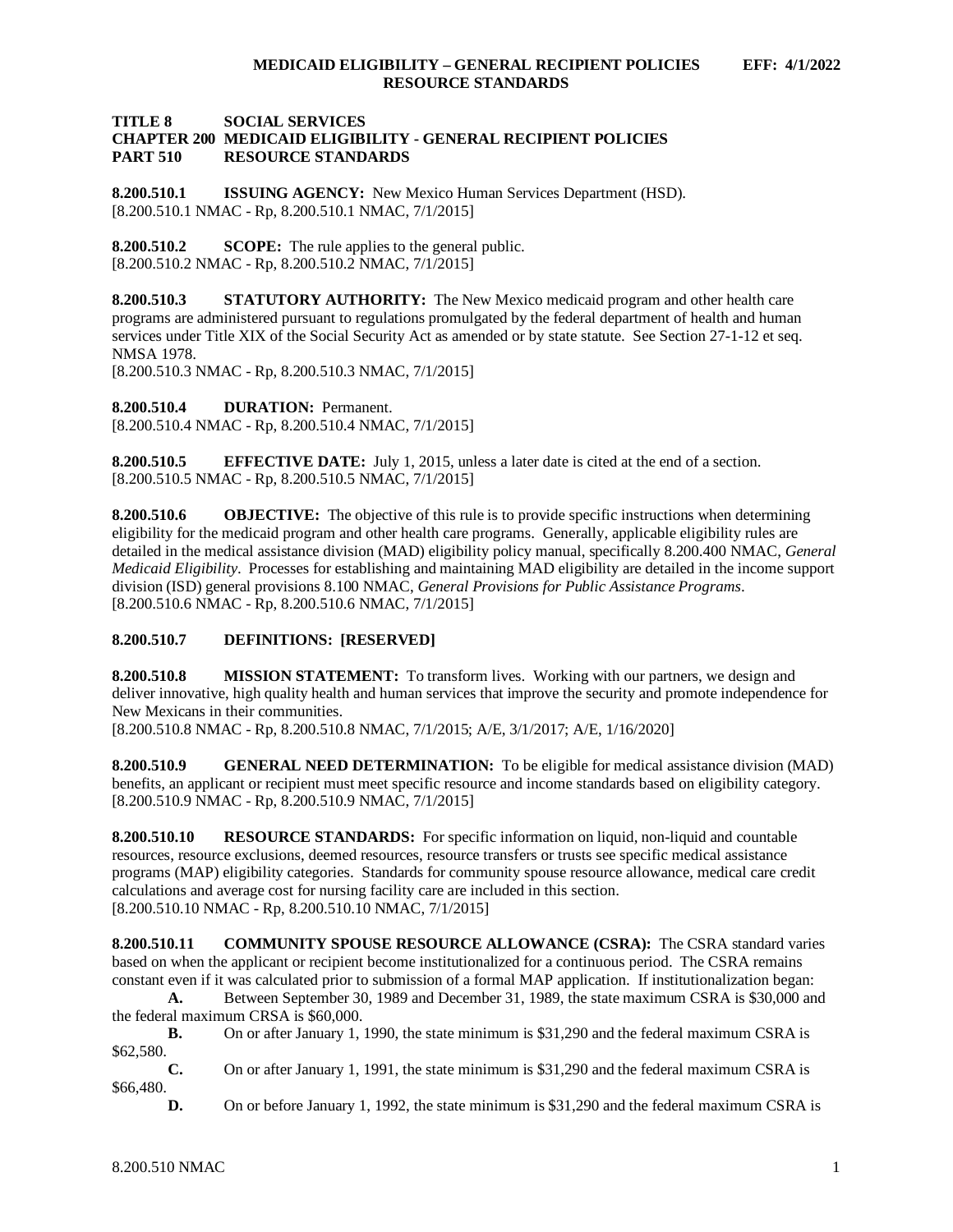## **MEDICAID ELIGIBILITY – GENERAL RECIPIENT POLICIES EFF: 4/1/2022 RESOURCE STANDARDS**

| \$68,700.                |                                                                                            |
|--------------------------|--------------------------------------------------------------------------------------------|
| Е.                       | On or after January 1, 1993, the state minimum is \$31,290 and the federal maximum CSRA is |
| \$70,740.<br>F.          | On or after January 1, 1994, the state minimum is \$31,290 and the federal maximum CSRA is |
| \$72,660.                |                                                                                            |
| G.                       | On or after January 1, 1995, the state minimum is \$31,290 and the federal maximum CSRA is |
| \$74,820.<br>Н.          | On or after January 1, 1996, the state minimum is \$31,290 and the federal maximum CSRA is |
| \$76,740.                |                                                                                            |
| I.<br>\$79,020.          | On or after January 1, 1997, the state minimum is \$31,290 and the federal maximum CSRA is |
| J.                       | On or after January 1, 1998, the state minimum is \$31,290 and the federal maximum CSRA is |
| \$80,760.                |                                                                                            |
| К.<br>\$81,960.          | On or after January 1, 1999, the state minimum is \$31,290 and the federal maximum CSRA is |
| L.                       | On or after January 1, 2000, the state minimum is \$31,290 and the federal maximum CSRA is |
| \$84,120.<br>М.          | On or after January 1, 2001, the state minimum is \$31,290 and the federal maximum CSRA is |
| \$87,000.                |                                                                                            |
| N.                       | On or after January 1, 2002, the state minimum is \$31,290 and the federal maximum CSRA is |
| \$89,280.<br>О.          | On or after January 1, 2003, the state minimum is \$31,290 and the federal maximum CSRA is |
| \$90,660.                |                                                                                            |
| Р.<br>\$92,760.          | On or after January 1, 2004, the state minimum is \$31,290 and the federal maximum CSRA is |
| Q.                       | On or after January 1, 2005, the state minimum is \$31,290 and the federal maximum CSRA is |
| \$95,100.                |                                                                                            |
| R.<br>\$99,540.          | On or after January 1, 2006, the state minimum is \$31,290 and the federal maximum CSRA is |
| S.                       | On or after January 1, 2007, the state minimum is \$31,290 and the federal maximum CSRA is |
| \$101,640.<br>т.         | On or after January 1, 2008, the state minimum is \$31,290 and the federal maximum CSRA is |
| \$104,400.               |                                                                                            |
| U.                       | On or after January 1, 2009, the state minimum is \$31,290 and the federal maximum CSRA is |
| \$109,560.<br>V.         | On or after January 1, 2010, the state minimum is \$31,290 and the federal maximum CSRA    |
| remains \$109,560.       |                                                                                            |
| W.<br>remains \$109,560. | On or after January 1, 2011, the state minimum is \$31,290 and the federal maximum CSRA    |
| Х.                       | On or after January 1, 2012, the state minimum is \$31,290 and the federal maximum CSRA is |
| \$113,640.               |                                                                                            |
| Υ.<br>\$115,920.         | On or after January 1, 2013, the state minimum is \$31,290 and the federal maximum CSRA is |
| Z.                       | On or after January 1, 2014, the state minimum is \$31,290 and the federal maximum CSRA is |
| \$117,240.<br>AA.        | On or after January 1, 2015, the state minimum is \$31,290 and the federal maximum CSRA is |
| \$119,220.               |                                                                                            |
| BB.                      | On or after January 1, 2016, the state minimum is \$31,290 and the federal maximum CSRA is |
| \$119,220.<br>CC.        | On or after January 1, 2017, the state minimum is \$31,290 and the federal maximum CSRA is |
| \$120,900.               |                                                                                            |
| DD.<br>\$123,600.        | On or after January 1, 2018, the state minimum is \$31,290 and the federal maximum CSRA is |
| EE.                      | On or after January 1, 2019, the state minimum is \$31,290 and the federal maximum CSRA is |
| \$126,420.<br>FF.        | On or after January 1, 2020, the state minimum is \$31,290 and the federal maximum CSRA is |
|                          |                                                                                            |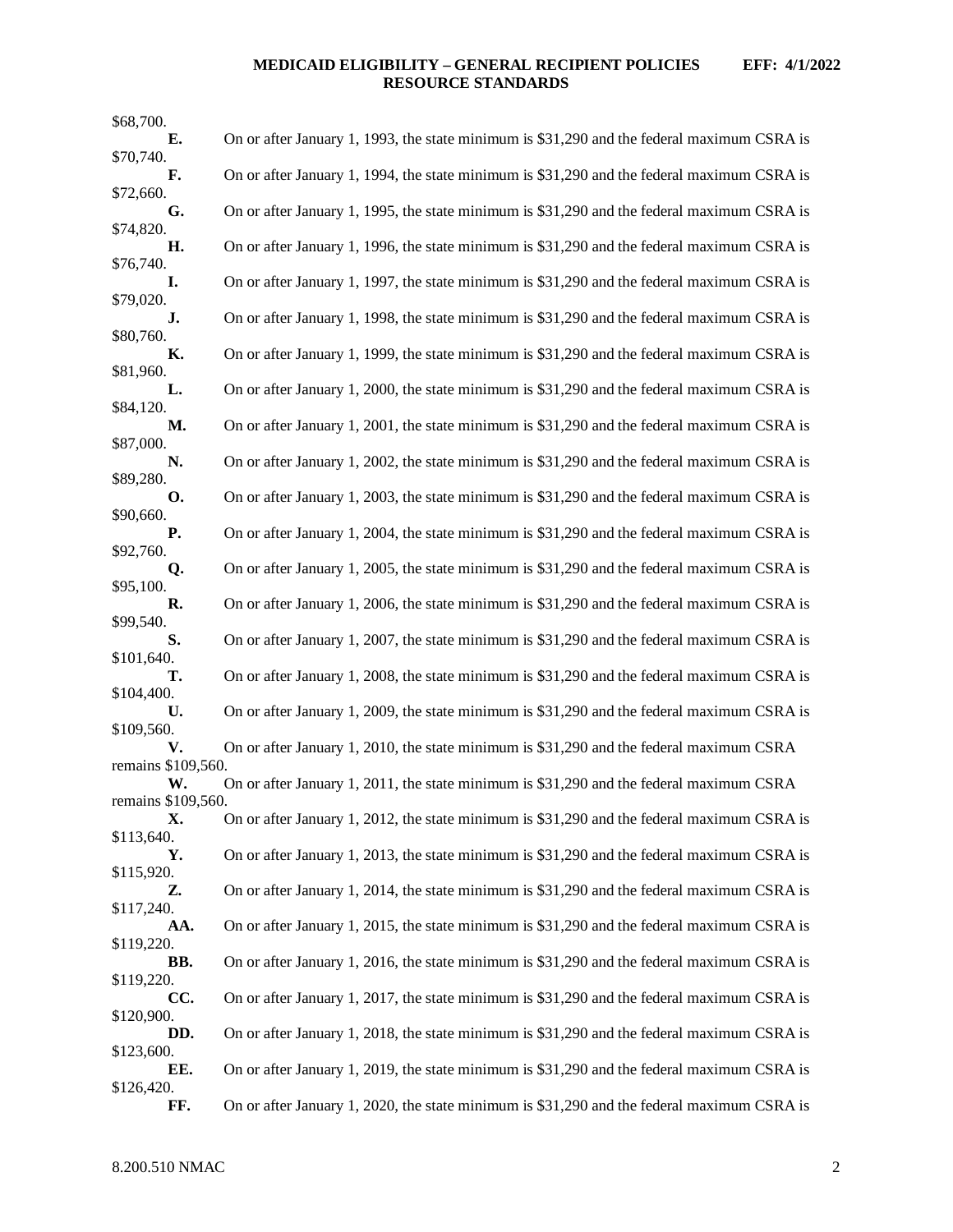## **MEDICAID ELIGIBILITY – GENERAL RECIPIENT POLICIES EFF: 4/1/2022 RESOURCE STANDARDS**

\$128,640.

**GG.** On or after January 1, 2021, the state minimum is \$31,290 and the federal maximum CSRA is \$130,380.

**HH.** On or after January 1, 2022, the state minimum is \$31,290 and the federal maximum CSRA is \$137,400.

[8.200.510.11 NMAC - Rp, 8.200.510.11 NMAC, 7/1/2015; A/E, 1/1/2016; A/E, 3/1/2017; A/E, 8/30/2018; A/E, 4/11/2019; A, 7/30/2019; A/E, 8/11/2020; A, 12/15/2020; A/E, 4/1/2021; A, 9/1/2021; A/E, 4/1/2022]

<span id="page-3-0"></span>**8.200.510.12 POST-ELIGIBILITY CALCULATION (MEDICAL CARE CREDIT):** Apply applicable deductions in the order listed below when determining the medical care credit for an institutionalized spouse.

## **DEDUCTION AMOUNT**

- **A.** Personal needs allowance for institutionalized spouse:  $July 1, 2021$  \$78
- **B.** Minimum monthly maintenance needs allowance (MMMNA): July 1, 2021  $\frac{$2,178}{2}$
- **C.** The community spouse monthly income allowance (CSMIA) is calculated by subtracting the community spouse's gross income from the MMMNA:

**(1)** If allowable shelter expenses of the community spouse exceeds the minimum allowance then deduct an excess shelter allowance from community spouse's income that includes: expenses for rent; mortgage (including interest and principal); taxes and insurance; any maintenance charge for a condominium or cooperative; and an amount for utilities (if not part of maintenance charge above); use the standard utility allowance (SUA) deduction used in the food stamp program for the utility allowance.

|     |     | July 1, 2021                                         | \$653   |  |
|-----|-----|------------------------------------------------------|---------|--|
| (2) |     | Excess shelter allowance may not exceed the maximum: |         |  |
|     | (a) | Jan. 1, 2022                                         | \$1,257 |  |
|     | (b) | Jan. 1, 2021                                         | \$1,105 |  |
|     | (c) | July 1, 2020                                         | \$1,062 |  |
|     | (d) | Jan. 1, 2020                                         | \$1,103 |  |
|     | (e) | July 1, 2019                                         | \$1,047 |  |

**D.** Any extra maintenance allowance ordered by a court of jurisdiction or a state administrative hearing officer.

**E.** Dependent family member income allowance (if applicable) calculated as follows: 1/3 X MMMNA - dependent member's income).

**F.** Non-covered medical expenses.<br>**G.** The maximum total of the comm

The maximum total of the community spouse monthly income allowance and excess shelter deduction may not exceed \$3,435.

[8.200.510.12 NMAC - Rp, 8.200.510.12 NMAC, 7/1/2015; A/E, 3/1/2017; A/E. 8/30/2018; A/E, 4/11/2019; A, 7/30/2019; A/E, 1/16/2020; A/E, 8/11/2020; A, 12/15/2020; A/E, 4/1/2021; A, 9/1/2021; A/E, 4/1/2022]

#### <span id="page-3-1"></span>**8.200.510.13 AVERAGE MONTHLY COST OF NURSING FACILITIES FOR PRIVATE PATIENTS USED IN TRANSFER OF ASSET PROVISIONS:** Costs of care are based on the date of application registration.<br> **DATE** AVERAGE COST PER MONTH **DATE AVERAGE COST PER MONTH**

| A.        | July 1, 1988 - Dec. 31, 1989            | $$1,726$ per month |
|-----------|-----------------------------------------|--------------------|
| В.        | Jan. 1, 1990 - Dec. 31, 1991            | $$2,004$ per month |
| C.        | Jan. 1, 1992 - Dec. 31, 1992            | $$2,217$ per month |
| D.        | Effective July 1, 1993, for application | $$2,377$ per month |
|           | register on or after Jan. 1, 1993       |                    |
| Е.        | Jan. 1, 1994 - Dec. 31, 1994            | $$2,513$ per month |
| <b>F.</b> | Jan. 1, 1995 - Dec. 31, 1995            | $$2,592$ per month |
| G.        | Jan. 1, 1996 - Dec. 31, 1996            | $$2,738$ per month |
| Н.        | Jan. 1, 1997 - Dec. 31, 1997            | $$2,889$ per month |
| Ι.        | Jan. 1, 1998 - Dec 31, 1998             | $$3,119$ per month |
| <b>J.</b> | Jan. 1, 1999 - Dec. 31, 1999            | $$3,429$ per month |
| К.        | Jan. 1, 2000 - Dec. 31, 2000            | \$3,494 per month  |
| L.        | Jan. 1, 2001 - Dec. 31, 2001            | $$3,550$ per month |
| М.        | Jan. 1, 2002 - Dec. 31, 2002            | $$3,643$ per month |
|           |                                         |                    |